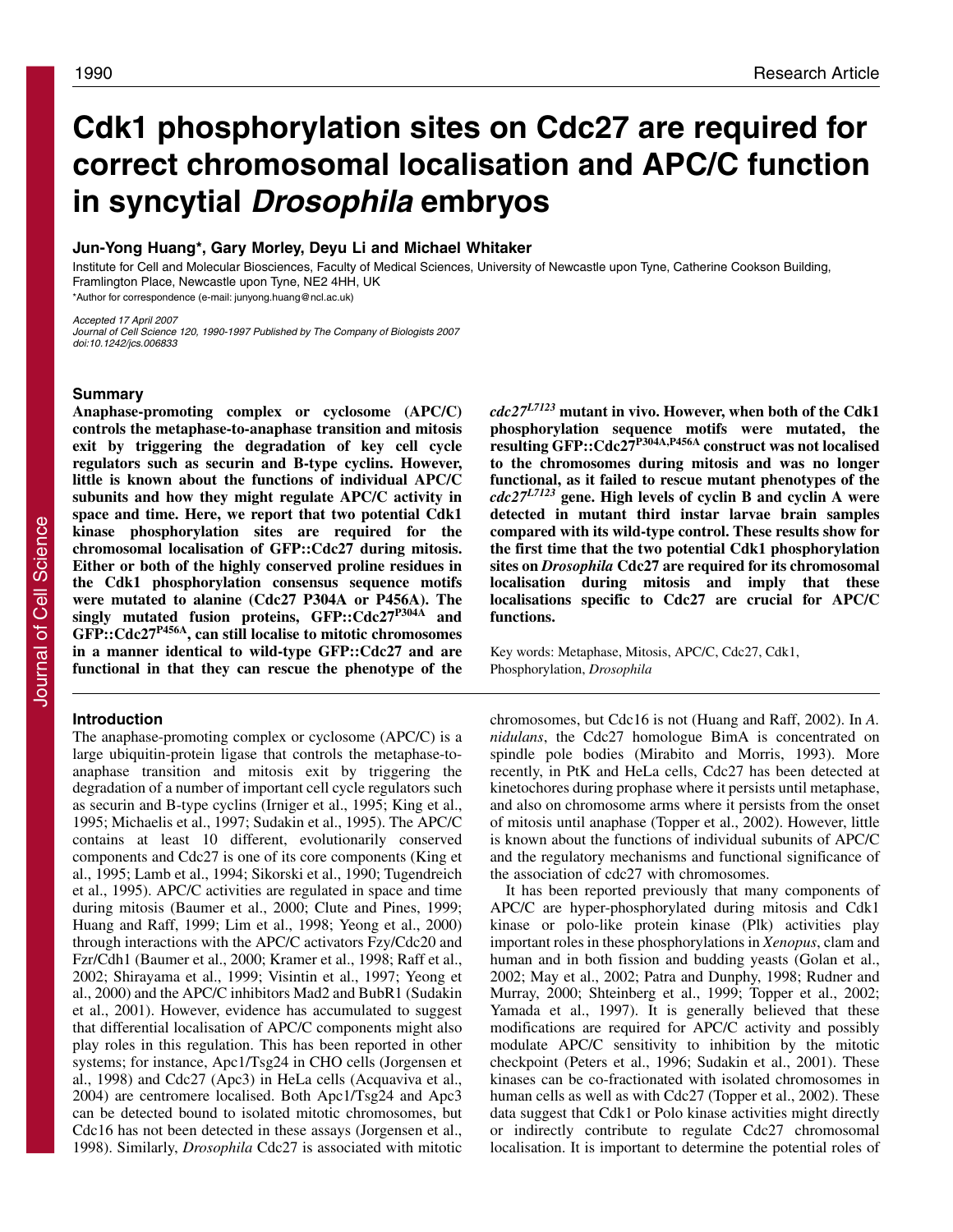these kinase activities in the regulation of the APC/C in space and time.

We report here that two potential Cdk1 kinase phosphorylation sites are required for chromosomal localisation of GFP::Cdc27 during mitosis. It appears that these phosphorylations are crucial for APC/C function.

## **Results**

# Cdc27 phosphorylation is required for its chromosomal localisation

We have previously shown that *Drosophila* Cdc27 is associated with mitotic chromosomes (Fig. 1A1 and 7, 2 and 8, white arrows), but Cdc16 is not (Huang and Raff, 2002) (Fig. 1B1 and 7, 2 and 8, white arrows). To test whether the phosphorylation status of Cdc27 during mitosis contributes to its chromosomal localisation, GFP::Cdc27 or GFP::Cdc16 transgenic embryos at nuclear division cycles 8-9 were arrested at metaphase by microinjection with colchicine, a well-used spindle checkpoint activator. Activation of the spindle checkpoint increases and sustains Cdk1 and Plk kinase activities (Campbell et al., 1995; van Vugt et al., 2001; Weinert, 1997). After colchicine treatment, condensed chromosomes were arrested in mitosis (Fig. 1A6,B6): a clear indication that the spindle checkpoint was activated. Arrested chromosomes were highly enriched with GFP::Cdc27 that was distributed throughout the entire length of the chromosome arms (Fig. 1A3,9, white arrows), in comparison to non-treated controls that show a more diffuse association of GFP::Cdc27 with chromosomes at metaphase (Fig. 1A7, white arrow), although a clear chromosome association is seen at anaphase (Fig. 1A2,8, white arrow). In addition, GFP::Cdc27 also strongly associates with nuclear envelope membrane (Fig. 1A1,7, bright open ring structure, open arrowhead). Identical colchicine treatment of transgenic GFP::Cdc16-expressing syncytial embryos did not result in localisation of GFP::Cdc16 to arrested chromosomes (Fig. 1B3,9, arrows indicated shadow regions). As mentioned above, Cdc16 is one of the APC/C components that shows no chromosomal association during mitosis (Huang and Raff, 2002) (Fig. 1B7,2,8). These results further support the notion that Cdc27 phosphorylation status and by inference, Cdk1 or Plk kinase activity might have an important role in Cdc27 chromosomal localisation.

# There are two potential phosphorylation sites for Cdk1 protein kinase in the Drosophila Cdc27 amino acid sequence but there are none in Cdc16

Our findings suggest that phosphorylation is required for localisation of Cdc27 to chromosomes and that Cdk1 or Plk kinase activity play important roles in regulating this event. Cdk1, the cyclin-dependent kinase, is a highly Pro-directed kinase and readily phosphorylates S/TP sites in a number of mitotic substrates (Lew et al., 1992; Nigg, 1991; Shah et al., 2003; Shetty et al., 1993; Songyang et al., 1994). By contrast, Plk phosphorylation sites do not have a well-defined consensus sequence. We thus analysed the sequences of Cdc27 and Cdc16 using Scansite: (http://scansite.mit.edu/) Motif Scan search engine to identify potential consensus Cdk1 phosphorylation motifs. Two potential Cdk1 phosphorylation motifs were found in the Cdc27 sequence: T-303 (SSG**T**PFR) and S-456 (QPR**S**PPR) (Fig. 2A). For comparison, none were found in the Cdc16 sequence. To test whether Cdk1 phosphorylation is



**Fig. 1.** Confocal images showing small areas of *Drosophila* syncytial embryos that were taken from GFP::Cdc27 (A) or GFP::Cdc16 (B) transgenic flies with or without treatment with a 2.5 mM final intracellular concentration of colchicine. *Drosophila* GFP::Cdc27 associates with mitotic chromosomes (A, panels 1 and 7, 2 and 8, arrows), but GFP::Cdc16 does not (B, panels 1 and 7, 2 and 8, arrows indicate shadow regions), both GFP::Cdc27 and GFP::Cdc16 associate with nuclear envelope membrane (open arrowheads in A,B panels 1 and 7). Colchicine treatment clearly increases the association of GFP::Cdc27 with mitotic chromosomes (A, panels 3 and 9 arrows) compared with the metaphase control (A, panels 1 and 7, arrows). The localisation of the *Drosophila* GFP::Cdc16 is not affected by the same treatment (compare B, panels 3 and 9 with 1 and 7). A,B panels1-3: merge images (GFP::Cdc27 or GFP::Cdc16 in green, chromosomes in red), A,B panels 4-6: Rhodamine-H1-labelled chromosomes in white; A,B panels 7-9: GFP::Cdc27 or GFP::Cdc16 in white; A,B, panels 7 and 8: non-colchicine treated embryos; A,B, panel 9: colchicinetreated embryos. The developmental stage of syncytial embryos for each experiment was about nuclear division cycle  $8$  or  $9$ . Bars,  $10 \mu m$ .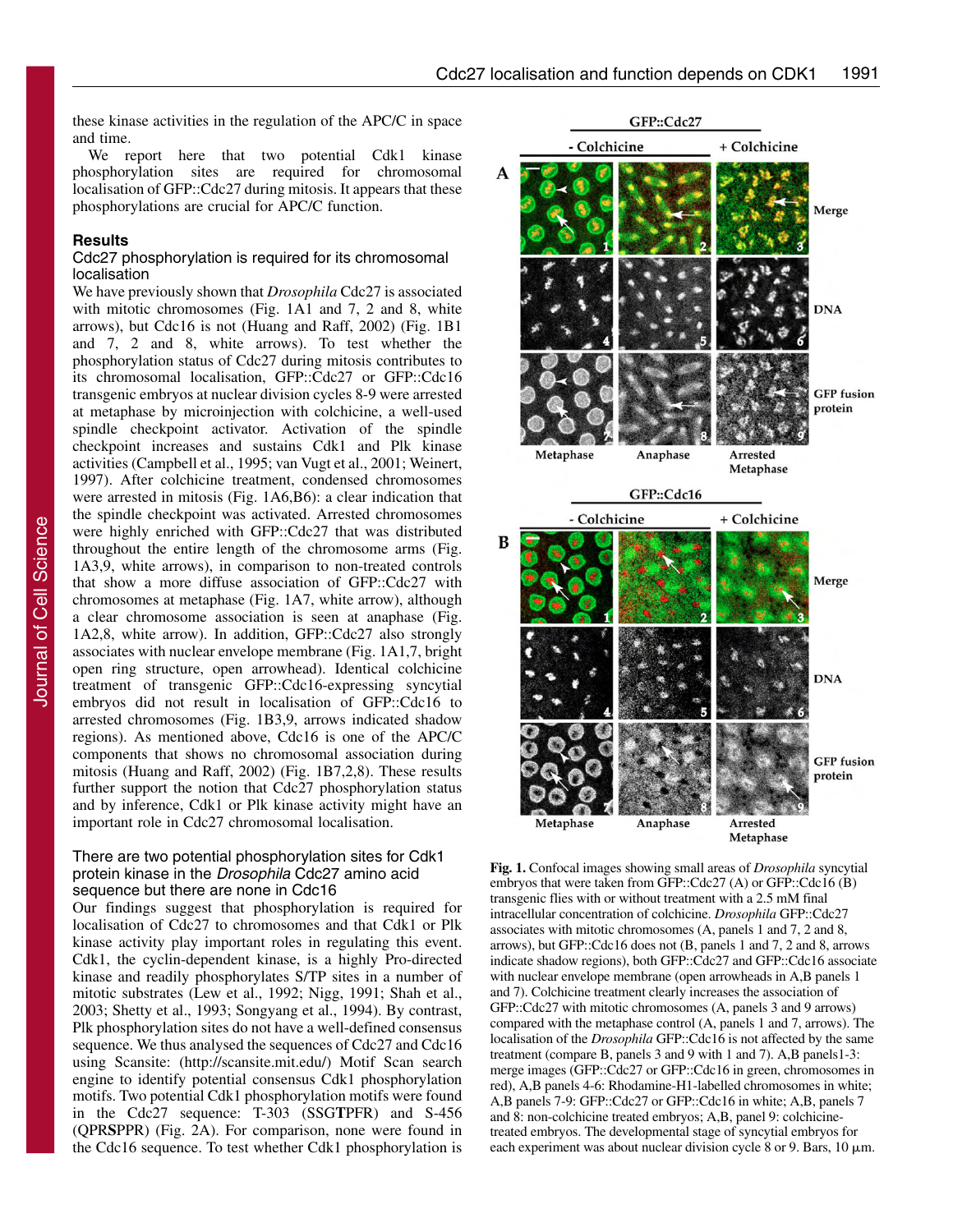

directly involved in regulation of Cdc27 chromosomal localisation, the two Cdk1 consensus phosphorylation motifs in Cdc27 were mutated either singly or together, replacing the essential Pro in the consensus sequence with Ala (Fig. 2A). This replacement completely abolishes phosphorylation by Cdk1 of the adjacent Ser or Thr residue (Lew et al., 1992). The corresponding DNA constructs (which have been fused with GFP at their 5' ends) were used to generate transgenic flies.

Cdk1 kinase assay and western blot results confirm the loss of the phosphorylation potential in the doubly mutated GFP::Cdc27 fusion protein extracted from relevant transgenic embryos (Fig. 2C). The activity of a commercially available CDK1/cyclin B kinase (Millipore) was tested in vitro with histone 1 substrate (Fig. 2D) before it was used to carry out the kinase assay with the samples that carried the doubly mutated or non-mutated GFP::Cdc27 fusion proteins. After standard CDK1/cyclin B treatment, phosphorylation signals can only be detected with wild-type GFP::Cdc27 as substrate (Fig. 2C lane 2) but not with the doubly mutated GFP::Cdc27 or GFP alone as substrates (Fig. 2C lane 1 or lane 3), which show no detectable signal above background. GFP antibody western blot data show the protein loadings (Fig. 2C). These results strongly suggest that the doubly mutated Cdc27 fusion protein can no longer be specifically phosphorylated by CDK1/cyclin B kinase in vitro.

Immunoprecipitation results also show that all these three mutated GFP fusion proteins can still co-immunoprecipitated from supernatants with Cdc16, another core component of the **Fig. 2.** There are two potential phosphorylation sites for Cdk1 protein kinase in the *Drosophila* Cdc27 protein amino acid sequence. (A) Two consensus phosphorylation motifs for Cdk1 kinase (T-303 SSGTPFR and S-455 QPRSPPR) in the *Drosophila* Cdc27 amino acid sequence were identified using web site: http://scansite.mit.edu/. Highly conserved prolines (bold) from each motif were mutated to Alanine individually or together to create three mutated forms: P304A, P456A and double point mutations (P304A, P456A). All the constructs were fused with GFP at their N-terminus and used to generate transgenic *Drosophila* lines by the standard P-elementmediated transformation methods (see Materials and Methods). (B) Mutant Cdc27 proteins are still capable of incorporation into an APC/C complex. Embryo extracts made from control W<sup>67</sup> or various GFP::Cdc27 fusion proteins as listed below, were immunoblotted with anti-*Drosophila* Cdc27 antibody (Top) or anti-*Drosophila* Cdc16 antibody (bottom) following co-immunoprecipitation (co-IP) of GFP fusion proteins with GFP antibody conjugated Dynabeads. Embryo extracts were made from an overnight collection of the flowing fly lines: lane 1, *W<sup>67</sup>* (control); lane 2, *gfp::cdc27/gfp::cdc27*; lane 3, *gfp::cdc27P304A,P456A/gfp::cdc27P304A,P456A*; lane 4, *gfp::cdc27P456A/gfp::cdc27P456A*; lane 5, *gfp::cdc27P304A/ gfp::cdc27<sup>P304A</sup>*. The amounts of immunoprecipitated mutant proteins were between 91-97% of those immunoprecipitated in wild-type controls. (C) Two potential Cdk1 phosphorylation sites contribute to the phosphorylation of Cdc27 in vitro by Cdk1. Samples were made from transgenic syncytial embryos. Lane 1, GFP; lane 2, GFP::Cdc27; lane 3, GFP::Cdc27P304A,P456A. Asterisk indicates GFP breakdown products from GFP::Cdc27P304A,P456A fusions. (D) Histone 1 kinase assay with Cdk1/cyclin B kinase in vitro as positive control*.*

APC/C (Fig. 2B, bottom panel). It was found that these singly or doubly mutated GFP::Cdc27 fusion proteins can be immunoprecipitated together with endogenous Cdc16 at comparable levels to wild-type protein (after comparing and quantifying the western blot band densities between Cdc16 and Cdc27 in wild-type or mutation samples, Fig. 2B and data not shown). Thus the mutations of the fusion proteins at P304A, P456A either singly or together (P304A, P456A) have not caused any conformational changes that would prevent the incorporation of the mutant fusion proteins into the APC/C complex.

# Both Cdk1 phosphorylation sites are required for localisation of Cdc27 to the chromosomes

Results from confocal time-lapse images taken from either of the transgenic lines carrying only one Cdk1 consensus site mutation (GFP::Cdc27<sup>P304A</sup> or GFP::Cdc27<sup>P456A</sup>) showed no significant dynamic localisation differences to the wild-type GFP::Cdc27 transgenic line. In all three lines, GFP::Cdc27 localised to chromosomes during mitosis (Fig. 3A,B). All three transgenic lines were also capable of rescuing the *cdc27*L7123 mutant phenotype (see Materials and Methods), as evidenced by western blot results demonstrating that our stable rescued transgenic lines can develop healthily supported by these three different GFP::Cdc27 fusion proteins and showed no subcellular localisation differences during cell cycle progression (Fig. 3A,B, white open arrows, arrowheads and double arrowheads and 4A lane 2 and 3) (Huang and Raff,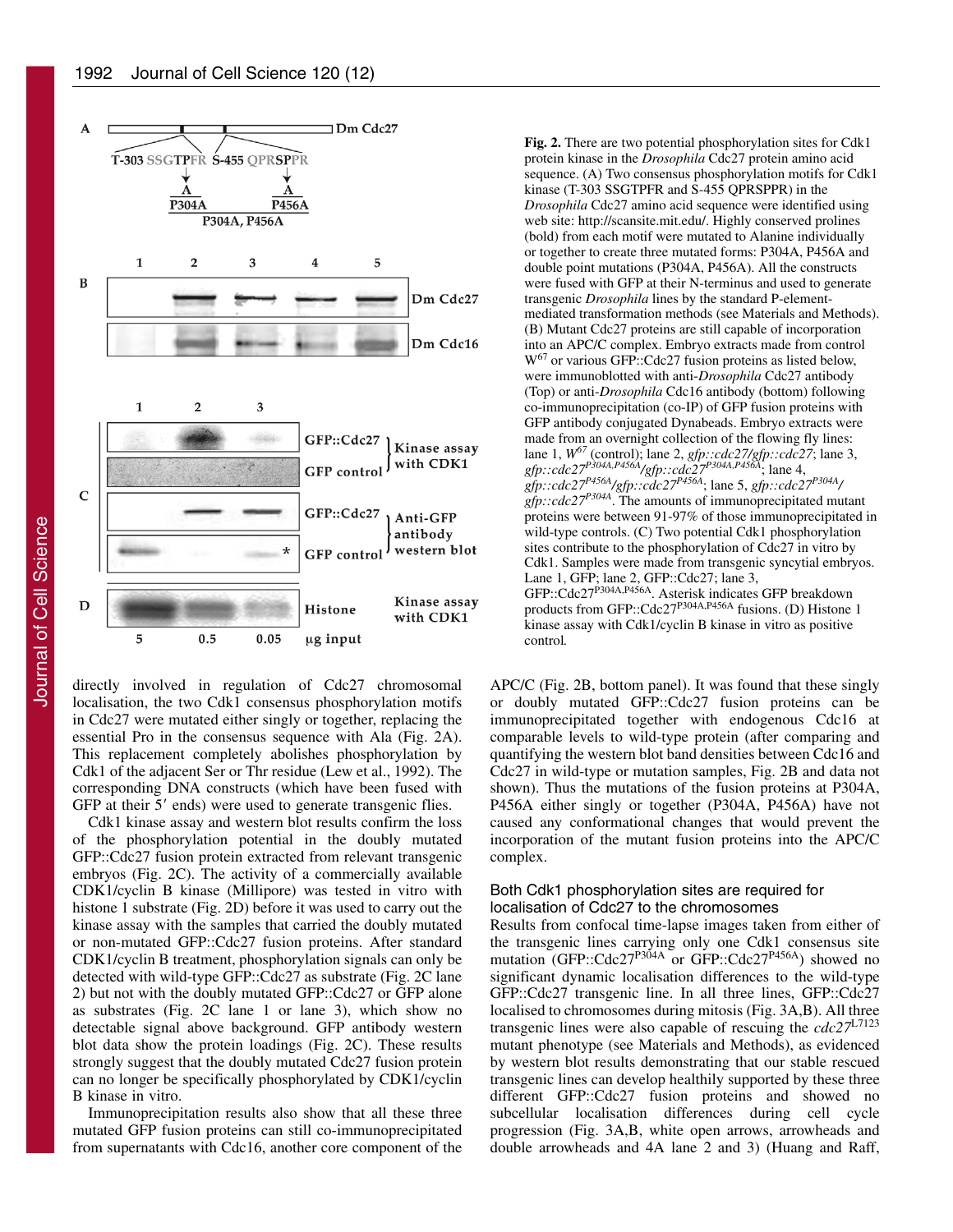

**Fig. 3.** Both CDK1 phosphorylation sites are required for localisation of Cdc27 to mitotic chromosomes. (A,B) Confocal images from  $GFP::Cdc27<sup>P304A</sup> transgenic$ syncytial embryos at various stages of mitosis (B) showed no significant differences in dynamic localisation to the wild-type GFP::Cdc27 transgenic line (A). An identical result was seen with the GFP::Cdc27P456A single point mutant (not shown). However the fusion protein containing mutations in both potential Cdk1 phosphorylation sites  $(GFP::Cdc27^{P304A,P456A})$  was no longer found localised to the chromosomes during mitosis (C). White open arrowheads indicate the nuclear envelope membrane localised with fusion proteins (bright ring structures) in A,B,D in prophase and metaphase images. It is less abundant in C, white open arrows indicate the mitotic chromosomes regions; GFP fusion proteins in white associate with chromosomes in A and B; and do not associate with chromosomes (shadow regions) in C,D. Double white open arrowheads show the mid-body regions at anaphase and telophase. A, panels1-4, merged confocal images (GFP::Cdc27 in green, Rhodamine-H1-labelled chromosomes in red); A, panels 5-8: Rhodamine-H1-labelled chromosomes in white. Bar,  $10 \mu m$ .

2002). However when transgenic embryos containing the *gfp::cdc27* transgene mutated at both potential Cdk1 phosphorylation sites (GFP::Cdc27<sup>P304A,P456A</sup>) were examined, the fusion protein was found no longer to localise to mitotic chromosomes (Fig. 3C, white arrows). Thus phosphorylation on both of the two potential Cdk1 phosphorylation sites in the *Drosophila* Cdc27 protein is required for its chromosomal localisation. Additionally, it is noticeable that the double mutant GFP::Cdc27 protein associated with the nuclear envelope membrane less abundantly than both wild-type GFP::Cdc27 and GFP::Cdc16. Otherwise the mutant protein shows a striking similarity in its localisation patterns during the cell cycle to GFP::Cdc16 (Fig. 3C,D, white open arrows, arrowheads and double arrowheads) (Huang and Raff, 2002). It is notable that Cdc16 has no identifiable potential Cdk1 phosphorylation sites.

## Cdc27 phosphorylation by Cdk1 is essential for APC/C functions

To test whether the GFP::Cdc27<sup>P304A,P456A</sup> double mutant fusion protein was still functional as an APC/C component, we introduced a copy of the *gfp::cdc27P304A,P456A* gene onto the

second chromosome of a line that carries a mutation in the *cdc27* gene (*cdc27L7123*) on the third chromosome. The mutant line *cdc27*L7123 contains a P-element insertion at 519 bp upstream of the initiating ATG of the *cdc27* gene. This mutation is semi-lethal with occasional homozygous flies surviving to adulthood. These rare homozygous flies had many eye and bristle defects, were invariably sterile and only lived for a few days (http://flybase.bio.indiana.edu/.bin/fbidq. html?FBal0087027#FBrf0111595) (Deak et al., 2003; Huang and Raff, 2002). Western blot analysis of the samples made from embryos or third instar larvae brains of these flies confirmed that they expressed the GFP-Cdc27 fusion protein to a level similar to that of the endogenous Cdc27 found in wild-type embryos, but had severely reduced (<11%) levels of the endogenous Cdc27 protein (Fig. 4A-C). The *cdc27L7123* (P160168) mutant stock was obtained from the Bloomington stock center. In this stock, the *cdc27L7123* gene on the third chromosome is balanced using the TM3 Sb balancer chromosome. To identify and isolate homozygous *cdc27L7123* larvae at different stages during development to adulthood, we replaced the TM3 Sb balancer chromosome with the TM6B Tb balancer chromosome. This balancer chromosome induces a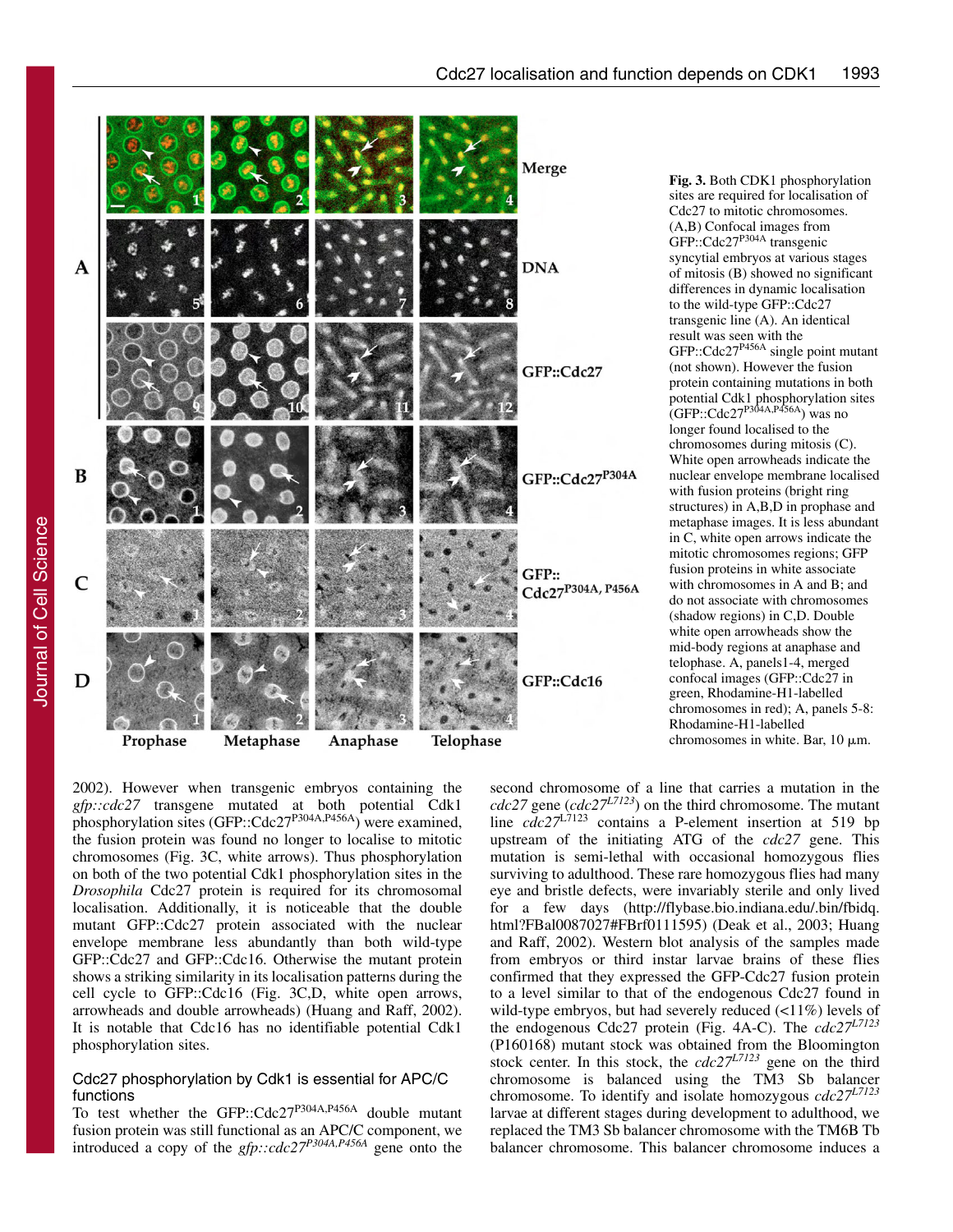

tubby phenotype; progeny homozygous for *cdc27L7123* lack the tubby phenotype. The majority of the over 200 homozygous non-tubby larvae that we isolated with an inferred genotype of *gfp::cdc27 P304A,P456A*/*gfp::cdc27 P304A,P456*; *cdc27L7123*/  $cdc27^{L7123}$ , survive only to late pupation stage, as is observed in the original mutant homozygous (*cdc27L7123*/*cdc27L7123*) larvae (data not shown). Consistent with previous reports, homozygous flies hatched only rarely and these flies had many eye and bristle defects, were invariably sterile and only lived for a few days (data not shown). This finding indicates that the ectopically expressed GFP::Cdc27P304A,P456A double mutant fusion protein cannot rescue the phenotypes associated with the Cdc27<sup>L7123</sup> mutation. Failure to rescue the mutant phenotype is not simply due to damage caused by transgene insertion at a particular locus: firstly, we found that the original transgenic GFP::Cdc27<sup>P304A,P456A</sup> homozygous line in a wild-type genetic background is completely viable and secondly, that another independently generated chromosome II insertion of *gfp::cdc27P304A,P456A* also failed to rescue the *cdc27L7123* phenotype (data not shown). Embryonic development<br>in  $cdc27^{L7/123}/cdc27^{L7/123}$  and  $gfp::cdc27^{P304A,P456A}$ in *cdc27L7123/cdc27L7123* and *gfp::cdc27P304A,P456A*/ *gfp::cdc27P304A,P456*; *cdc27L7123*/*cdc27L7123* embryos are probably supported by maternally inherited endogenous wildtype Cdc27 until it is exhausted. Nevertheless, cyclin A and cyclin B protein had accumulated to high levels in the third

Fig. 4. GFP::Cdc27 and GFP::Cdc27<sup>P304A</sup> can support healthy embryonic development in established stable p340 (GFP::Cdc27) and p341 (GFP::Cdc27P304A) transgenic *cdc27L7123* rescue lines, but that the GFP::Cdc27<sup>P304A,P456A</sup> double mutant fusion protein does not. (A) The endogenous Cdc27 protein or GFP::Cdc27 and  $GFP::Cdc27<sup>P304A</sup>$  fusion proteins are indicated by arrows in lanes 1-3 respectively. Some (~11%) of endogenous Cdc27 is still present in lanes 2 and 3 with the embryo samples collected from parental fly genotypes of *gfp::cdc27*/*gfp::cdc27*; *cdc27L7123*/*cdc27L7123* and *gfp::cdc27P304A*/*gfp::cdc27P304A*; *cdc27L7123*/*cdc27L7123* respectively. These flies carry a mutation in the *cdc27*gene on the third chromosome. The mutation is caused by a P-element insertion at 519 bp upstream of the ATG start site of *cdc27* (http://flybase.bio.indiana.edu/.bin/ fbidq.html?FBal0087027#FBrf0111595) (Huang and Raff, 2002). Actin was detected as a loading control. (B) Western blot of late third instar larvae brain samples: lane 1, *W67* control; lane 2, Cdc27L7123:*cdc27L7123*/*cdc27L7123* homozygous original mutant derived from the *cdc27L7123*/*TM6B Tb* mutant fly line; lane 3, GFP::Cdc27<sup>P304A,P456A</sup> the attempted rescue homozygous mutant (*gfp::cdc27P304A,P456A/gfp::cdc27P304A,P456A*; *cdc27L7123/cdc27L7123*) derived from the cross *gfp::cdc27P304A,P456A/gfp::cdc27P304A,P456A*; *cdc27L7123/TM6B Tb*. Endogenous Cdc27 or GFP::Cdc27 was revealed by probing with anti-*Drosophila* Cdc27 antibody (top panel); cyclin A and cyclin B levels are shown in the middle panel using anti-*Drosophila* cyclin A or cyclin B antibodies respectively; Actin (bottom panel) was detected as a loading control. (C) Relative expression levels of endogenous Cdc27 or GFP::Cdc27 in third instar larvae brains from wild-type control samples (W67), Cdc27L7123 (*cdc27L7123*/*cdc27L7123* homozygous mutant) and GFP::Cdc27<sup>P304A,P456A</sup> (the attempted rescue homozygous mutant: *gfp::cdc27P304A,P456A/gfp::cdc27P304A,P456A;*  $cdc27^{L7123}/cdc27^{L7123}$ ) were quantified from the western blot results present in the top panel of B in lanes 1-3 of the endogenous Cdc27 bands and the GFP:: Cdc27P304A,P456A band. The endogenous Cdc27 band intensity in wild-type sample is set to 100% as the comparison.

instar larvae brains from those homozygous mutants compared with a wild-type control (Fig. 4B). This finding suggests that the APC/C function in these embryos has been disrupted. Thus it appears that phosphorylation at the two putative Cdk1 phosphorylation sites is required not only for correct protein localisation but also for the correct functioning of the APC/C that is required for normal embryonic development.

## **Discussion**

Colchicine treatment activates the spindle checkpoint leading to high levels of both Cdk1 and Plk activity (Campbell et al., 1995; van Vugt et al., 2001; Weinert, 1997). We report here that colchicine treatment enhanced association of GFP::Cdc27 with chromosomes in syncytial embryos (Fig. 1A, panels 3 and 9, white arrows), but that there are no apparent changes in GFP::Cdc16 localisation in response to colchicine treatment (Fig. 1B, panels 3 and 9, white arrows). These data suggest that Cdk1 or Plk activity may determine the chromosomal localisation of Cdc27, in agreement with findings that Cdc27, along with several other APC subunits, are hyperphosphorylated by mitotic kinases such as Cdk1 and Plk in *Xenopus*, clam and human and in both fission and budding yeasts (Golan et al., 2002; Patra and Dunphy, 1998; Peters et al., 1996; Rudner and Murray, 2000; Shteinberg et al., 1999; Topper et al., 2002; Yamada et al., 1997). Cdk1/cyclin B kinase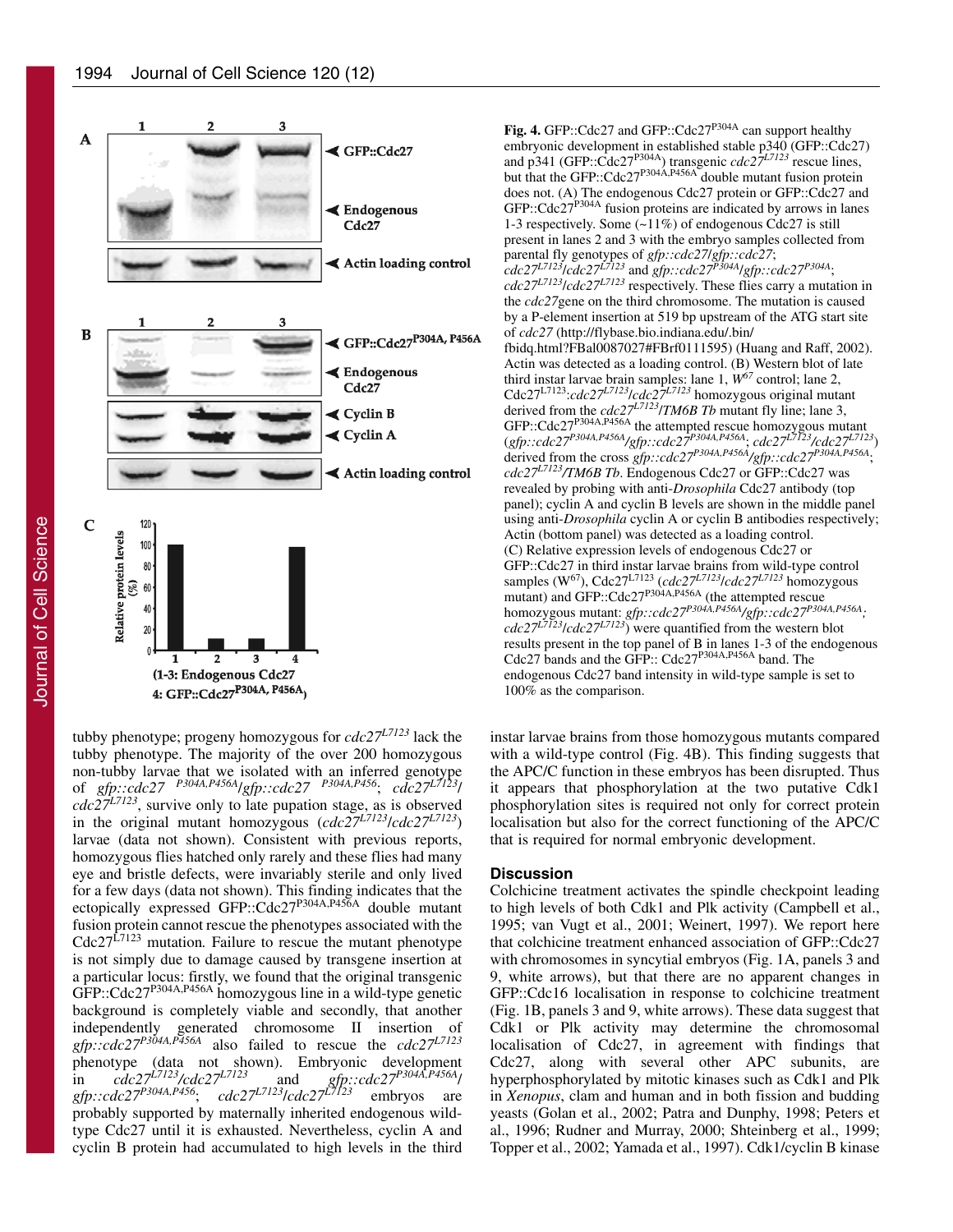activity has been implicated in the activation of the APC/C in frog and clam (Felix et al., 1990; Shteinberg et al., 1999). Plk can be seen on centromeres and chromosomes in a variety of organisms during meiosis and mitosis (Charles et al., 1998; Glover et al., 1998; Pahlavan et al., 2000) and binds to and phosphorylates Cdc27 and some other APC/C components in human and yeast (Golan et al., 2002; Rudner and Murray, 2000). Moreover, these two kinases can be co-fractionated with isolated chromosomes in HeLa cells (Topper et al., 2002). The finding that *Drosophila* Cdc27 carries two putative Cdk1 phosphorylation consensus sites – sites that are absent in Cdc16 – may explain why the two core APC/C components, Cdc27 and Cdc16, respond differently to colchicine treatment. Live cell imaging taken from transgenic *Drosophila* syncytial embryos that ectopically express GFP::Cdc27<sup>P304A,P456A</sup> fusion protein showed that it does not localise to the mitotic chromosomes (Fig. 3C, white arrows). However, single mutations of either Cdk1 phosphorylation site (P304A or P456A) led to a localisation of the transgenically expressed fusion protein that was indistinguishable from its wild-type counterpart and functionally rescued *cdc27L7123*/*cdc27L7123* flies (Fig. 3A,B and Fig. 4A). Therefore, it is clear that phosphorylation on both Cdk1 sites is required for proper localisation of Cdc27 to mitotic chromosomes and for normal function. However, this finding apparently contradicts a report in HeLa cells that the chromosome-associated Cdc27 fraction was not phosphorylated to the same extent as the bulk of the cellular Cdc27 (Topper et al., 2002). This apparent contradiction can be resolved in one of two ways. It can be argued that phosphorylation by Cdk1 is essential for the chromosomal localisation of Cdc27, but that once localised to the chromosome, Cdc27 is then dephosphorylated. Alternatively, it is known that a variety of kinases and phosphatases other than Cdk1/cyclin B co-fractionate with chromosomes, including Plk, Protein Phosphatase 1 and Bub3 (Topper et al., 2002); in budding yeast, it is known that the APC/C subunits Cdc27 (Apc3), Cdc16 (Apc6) and Cdc23 (Apc8) can still be phosphorylated by Cdc5 (Plk) in vitro after mutation of the phosphorylation sites targeted by Cdc28 (Cdk1) (Rudner and Murray, 2000). Thus the overall phosphorylation state of Cdc27 protein that co-fractionates with chromosomes in HeLa cells is probably determined by the multiple actions of several kinases and phosphatases: phosphorylation of the two Cdk1 sites identified in this study may well be accompanied by overall dephosphorylation of Cdc27.

The doubly mutated form of the GFP::Cdc27 fusion protein containing mutations in two putative Cdk1 phosphorylation sites is not only unable to be phosphorylated by Cdk1 kinase in vitro (Fig. 2C) and cannot associate with mitotic chromosomes in living embryos (Fig. 3C), but it also failed to rescue a *cdc27* mutation (*cdc27L7123*), in contrast to wild-type or singly mutated fusion proteins. Homozygous third instar larvae brains collected from this attempted rescue show elevated levels of both cyclin B and cyclin A (Fig. 4B, lane 3). These observations indicate that mutation of both putative Cdk1 phosphorylation sites on Cdc27 leads to a failure of the APC/C to degrade its cyclin B and cyclin A substrates properly. The maternal contribution of endogenous wild-type Cdc27 probably supports early embryonic development because  $\sim$ 11% of the endogenous Cdc27 still presents in the rescued

embryos or mutant third instar larvae brain samples (Fig. 4A-C). Our results clearly show that the phosphorylation of Cdc27 by Cdk1 kinase activity is required for its mitotic chromosomal localisation and these phosphorylations are also required for its proper APC/C functions, as has been reported in other systems (Hardwick et al., 1996; Rudner et al., 2000; Rudner and Murray, 2000). It would be interesting to further distinguish the function of the chromosomal Cdc27 and we are currently addressing this problem. It is also notable that the requirement of Cdk1 phosphorylation for localisation of Cdc27 to mitotic chromosomes can explain why Cdc16, lacking Cdk1 phosphorylation sites, shows no chromosomal localisation during mitosis. It is interesting to note that the doubly mutated fusion protein associates with nuclear envelope membrane much less abundantly than wild-type protein (Fig. 3A,C, white arrows).

The absence of a signal from the doubly mutated GFP::Cdc27 on the mitotic chromosomes and the nuclear envelope cannot be due to masking by a high cytoplasmic background signals as this doubly mutated fusion protein was expressed to a similar level as wild-type GFP::CDC27 and showed a very similar level of cytoplasmic background fluorescence (Fig. 4A lane 2 and 3). In addition, the fluorescence intensities in regions other than mitotic chromosomes or nuclear envelope membrane (e.g. the mitotic spindle) are comparable with the wild-type GFP::Cdc27 confocal images in Fig. 3A,C. It is worth noting that we performed gel filtration experiments in a previous study (Huang and Raff, 2002) to show that the majority of the wildtype GFP::Cdc27 fusion protein was incorporated into the APC/C complex and it was functional. The differential localisation of APC/C components has been reported in other systems; for instance, Apc1/Tsg24 in CHO cells (Jorgensen et al., 1998) and Cdc27 (Apc3) in HeLa cells (Acquaviva et al., 2004) are centromere localised. Both Apc1/Tsg24 and Apc3 can be detected bound to isolated mitotic chromosomes, but Cdc16 has not been detected in these assays (Jorgensen et al., 1998). However, we did not formally exclude the possibility that the differential localisation of Cdc27::GFP is due to the small fraction of Cdc27::GFP protein that is not associated with the APC/C. In any event, our data indicate that localisation of Cdc27 to the nuclear membrane is directly dependent on Cdk1 kinase activity. By contrast, the localisation of Cdc16 to the nuclear envelope is not directly dependent on Cdk1 as it lacks the consensus phosphorylation sites. The interpretation of this intriguing difference will probably be that the Cdk1-kinase-dependent nuclear membrane localisation of Cdc27 is required for the recruitment of other APC/C components, including Cdc16, on to the nuclear envelope. It will be interesting to pursue how APC/C components assemble on and associate with the nuclear envelope membrane in the future.

# **Materials and Methods**

## Generation of transgenic flies

Several transgenic lines that expressed either wild-type GFP::Cdc16 or GFP::Cdc27 fusion proteins were generated by standard P-element-mediated transformation (Huang and Raff, 2002). Full-length *cdc27* cDNA was modified by site-directed mutagenesis using PCR to generate constructs that contained either singly mutated putative Cdk1 phosphorylation sites or both (*gfp::cdc27<sup>P4364</sup>*, *gfp::cdc27<sup>P456A*</sup> or *gfp::cdc27P304A,P456A*) (Fig. 2A). The N-terminus of these modified *cdc27* cDNA constructs were further modified by PCR to include an appropriate restriction enzyme site just after the initiating ATG. mGFP6 (Schuldt et al., 1998) was then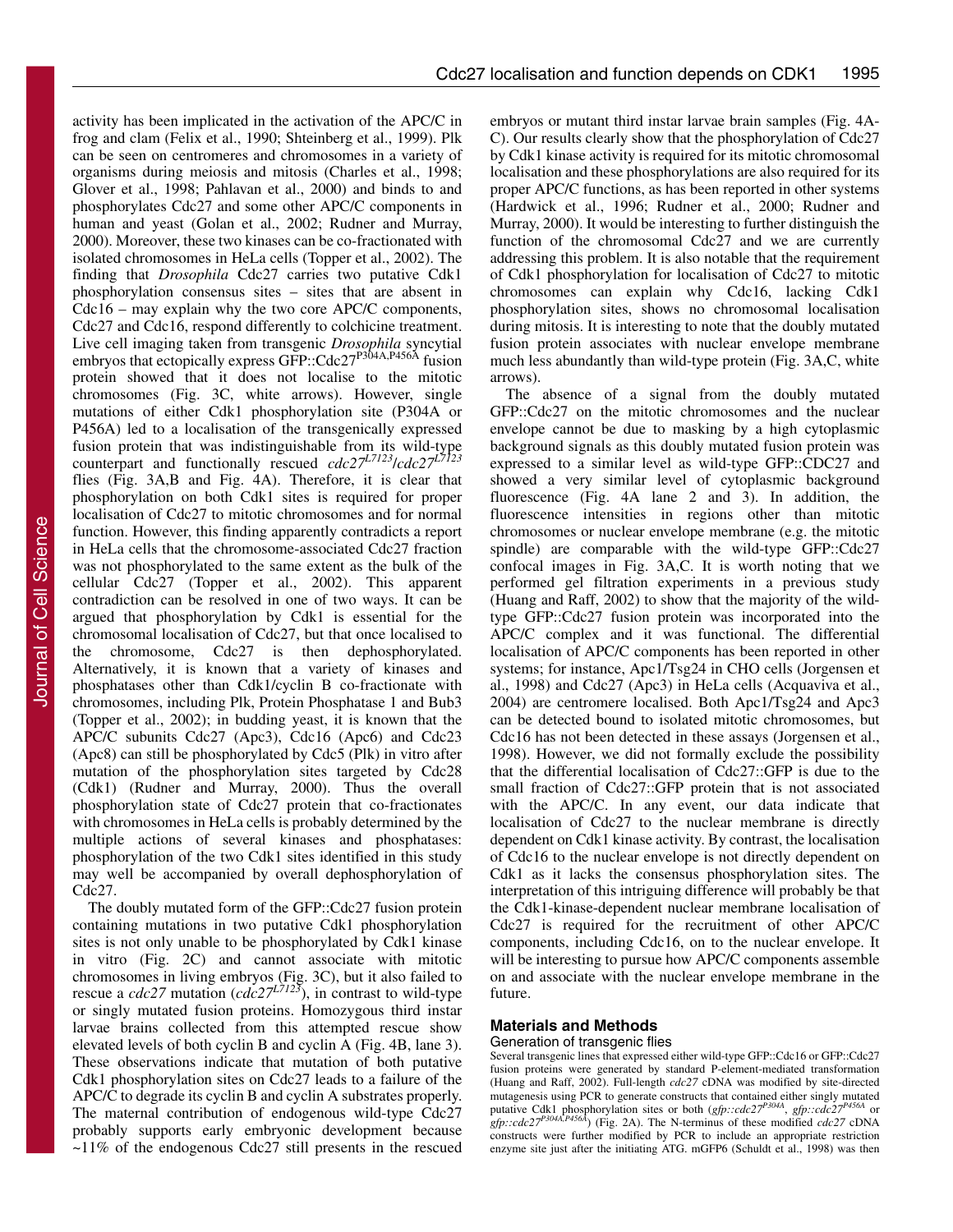subcloned in-frame into this site, and the modified *gfp::cdc27* cDNAs were then subcloned into the pWR-Pubq transformation vector (Nick Brown, Wellcome/ Cancer Research UK Institute, Cambridge, UK, personal communication; full cloning details available on request), which placed these cDNAs under the control of a polyubiquitin promoter. These constructs were used to generate several stablytransformed lines using standard P-element-mediated transformation methods (Robertson et al., 1988).

### Rescue of the cdc27 mutation

The *cdc27<sup>L7123</sup>* (P160168) mutant stock was obtained from the Bloomington stock center. The mutation is on the third chromosome and comprises a P-element insertion at 519 bp upstream of the ATG initiation codon of the *cdc27* gene. The mutated gene on the third chromosome was originally balanced with the TM3 Sb balancer chromosome (http://flybase.bio.indiana.edu/.bin/fbidq. html?FBal0087027#FBrf0111595) (Deak et al., 2003; Huang and Raff, 2002).<br>Standard genetic methods were used to generate a stock containing this *cdc27<sup>L7123</sup>* mutation together with a copy of the *gfp::cdc27* or its mutationally variant<br>transgenes (*gfp::cdc27<sup>P304A</sup>, gfp::cdc27<sup>P456A</sup>* or *gfp::cdc27<sup>P304A,P456A*) on the second</sup> chromosome, and the TM3 Sb balancer chromosome was replaced with the TM6B Tb balancer chromosome.

To examine the functions of the APC/C in third instar larvae brains of the genotypes *gfp::cdc27<sup>P304A,P456A/gfp::cdc27<sup>P304A,P456A</sup>*, *cdc27<sup>L7123</sup>/cdc27*<sup>L7123</sup> or</sup> *cdc27L7123/cdc27L7123*, parental flies *gfp::cdc27P304A,P456A/gfp::cdc27P304A,P456A*, *cdc27L7123/TM6B Tb* or *cdc27L7123/TM6B Tb* were left to lay eggs in normal fly food vials and allowed to develop to larvae. Non-Tubby larvae were then identified by their normal early morphology and isolated under a light microscope using a soft paintbrush. These homozygous larvae (genotype: *gfp::cdc27P304A,P456A/ gfp::cdc27P304A,P456A*, *cdc27L7123/cdc27L7123* or *cdc27L7123/cdc27L7123*) as well as W<sup>67</sup> control larvae were then transferred to an agar plate with yeast supplied to allow further development at 22°C respectively. Third instar larvae brains from these larvae were dissected in *Drosophila* Ringer's buffer and boiled in  $1 \times$  SDS-PAGE loading buffer and used for western blot analysis.

#### Time-lapse confocal microscopy

Transgenic embryos of the appropriate genotype were observed using time-lapse confocal microscopy as described previously (Huang and Raff, 1999). A Leica TCS SP2 confocal was used for imaging. Images were transported into Adobe Photoshop or MetaMorph offline, for adjusting or quantifying the fluorescence intensities. Movies of embryos were then compiled in MetaMorph.

#### Immunoprecipitation and western blotting

Immunoprecipitations, SDS-PAGE, western blotting and the quantification of western blots were performed as described previously (Huang and Raff, 1999). Immunoprecipitations were carried out using high-speed extracts made from embryos expressing either the wild-type GFP::Cdc27 or mutated GFP::Cdc27 fusion proteins.

#### Antibodies and antibody conjugation with Dynabeads

Our own affinity-purified rabbit anti-*Drosophila* Cdc27, cyclin A and cyclin B polyclonal antibodies, described previously (Huang and Raff, 1999; Huang and Raff, 2002; Lim et al., 1998), were used in this study, at a 1:500 dilution. Rabbit anti-GFP polyclonal antibody was used for conjugating with Dynabeads (Invitrogen) according to the commercially available standard protocol. Mouse monoclonal  $[AC-15]$  to  $\beta$ -actin (Abcam) was used as a loading control.

### Histone-Rhodamine conjugation

Rhodamine TRITC (Tetramethyl-rhodamine-5-isothiocyanate,  $\lambda_{\text{Abs}}$  555 nm,  $\lambda_{\text{Em}}$ 550 nm was from Invitrogen Molecular Probes, Cat no. T1480) was conjugated with histone H1 (Calbiochem, cat no. 382150) following the protocol described (Balicki et al., 2002). The conjugated histone-Rhodamine protein was about 30-40 mg/ml in  $1 \times$  injection buffer (0.1 mM Na<sub>2</sub> HPO<sub>4</sub>, 5 mM KCl, pH 7.8) and was stored at –80°C until use. To visualise chromosomes in living embryos, about 0.2% embryo volume of this histone-Rhodamine protein in injection buffer was introduced into an appropriate stage embryo by microinjection. In this study, histone H1-Rhodamine was only used to stain chromosomes when colchicine treatment experiments were performed. It was not used when confocal time-lapse images were collected from the different GFP::Cdc27 transgenic embryos to avoid perturbing the embryonic cell cycle (unless stated otherwise).

#### Colchicine treatment

Colchicine was used at a final intracellular concentration of about  $2.5 \mu M$  and was introduced by microinjection (stock solution 250 mM in injection buffer, about 0.1% embryo volume per injection) after several minutes histone H1-Rhodamine protein was injected (for unknown reasons colchicine can not be co-injected with histone H1-Rhodamine protein: it leads to quenching of GFP signals as well as the absence of a clearly visible histone-Rhodamine-labelled chromosome signal). Embryos are approximately  $470\times160$  µm but can vary in length and diameter considerably, therefore, the volume of an embryo is about 6.5 nl, derived from calculation of the

above dimensions after considering the volume of an ellipsoid (Parry et al., 2005). Images were normally taken for 20-30 minutes after injection to encompass at least one full nuclear division cycle.

#### Site-directed mutagenesis

There are two Cdk1 consensus phosphorylation sequence motifs in the *Drosophila* Cdc27 amino acid sequence, but there are none in *Drosophila* Cdc16, as determined using the Scansite, Motif Scan search engine developed by the Massachusetts Institute of Technology (http://scansite.mit.edu/). The two sequence motifs identified were T-303 SSGTPFR and S-456 QPRSPPR. Site-directed mutagenesis<br>was performed to create the *gfp::cdc27<sup>P304A</sup>, gfp::cdc27<sup>P456A</sup>* or *gfp::cdc27<sup>P304A,P456A* mutations using the QuikChange site-directed mutagenesis kit</sup> (Stratagene). The primer pairs used for P304A were: 5' forward: TAC GAC ATG AGC AGC GGT G(A)CT G(C)CG TTT CGC AAA CAG TTC and 3' reverse: GAA CTG TTT GCG AAA CGC(G) AGG(T) ACC GCT GCT CAT GTC GTA; the primer pairs used for P456A were: 5' forward: TTC GTG CAG CCA CGT G(T)CG G(C)CG CCC CGC AAA GCC AAG and 3' reverse: CTT GGC TTT GCG GGG  $CGC(G) CGT(A) ACG TGG CTG CAC GAA$ . Transgenic flies that carry these mutated constructs then were generated using standard P-element-mediated transformation techniques (Huang and Raff, 2002).

#### Kinase assay

Transgenic *Drosophila* embryos expressing GFP, GFP::CDC27 or GFP::CDC27P304A, P456A were collected for 5 hours, the eggs were then washed and dechorionated as before (Huang and Raff, 1999). About 0.03 g of freshly dechorionated or liquid nitrogen frozen eggs was then homogenised in  $100 \mu l$  of RIPA-SDS (100 mM Na Cl, 10 mM Tris-HCl pH 7.5, 0.2% SDS plus protease inhibitors: 10  $\mu$ g/ml aprotinin, 10  $\mu$ g/ml leupeptin, 100  $\mu$ M PMSF and 1 mM benzamidine) on ice. High-speed supernatants were used for immunoprecipitation with a rabbit GFP polyclonal antibody conjugated Dynabeads (Invitrogen) as described previously. The beads after co-immuno-precipitation were washed three times in RIPA-SDS (plus protease inhibitors and phosphatase inhibitors, 50 mM Na F, B glycophosphate 10 mM and 0.1 mM Na $\hat{V}O_4$ ) before washing five times in Kinase wash buffer (50 mM Tris-HCl pH 7.5, 10 mM MgCl<sub>2</sub>, 1 mM EGTA plus protease and phosphatase inhibitors). The beads were then resuspended in 40  $\mu$ l of Kinase reaction buffer (50 mM Tris-HCl pH 7.5, 10 mM MgCl<sub>2</sub>, 1 mM EGTA, 1 mM DTT plus inhibitors). Half of the immunoprecipitation was then removed for a loading control gel. After calibration, an appropriate amount of each sample was resuspended in 10  $\mu$ l of Kinase reaction buffer containing 100  $\mu$ M ATP, 5  $\mu$ Ci of  $[\gamma^{-32}P]$ ATP (Amersham) and 50 ng of CDK1/cyclin B (Millipore) and placed at 30 $^{\circ}$ C for 30 minutes. The reaction was terminated by the addition of 10  $\mu$ l of  $2 \times$  SDS-sample buffer and heating at 95°C for 5 minutes. 5  $\mu$ g, 0.5  $\mu$ g and 0.05 -g of histone H1 (Calbiochem) were used respectively to carry out the same reactions as a positive control. The samples were then run on a 10% SDS-PAGE precast gel (Invitrogen). The gel was washed overnight in 5% TCA, 1% sodium pyrophosphate before drying onto gel drying film (Promega) and exposing to Xray film or signals were detected using a Phospho-Image plate on a BAS-1500 Phospho-Imager (Fuji).

This work was supported by grants to Jun-Yong Huang and Michael Whitaker from the Wellcome Trust. We thank Keith Jones for his critical reading of the manuscript, Maureen Sinclair for some technical support.

#### **References**

- **Acquaviva, C., Herzog, F., Kraft, C. and Pines, J.** (2004). The anaphase promoting complex/cyclosome is recruited to centromeres by the spindle assembly checkpoint. *Nat. Cell Biol.* **6**, 892-898.
- **Balicki, D., Putnam, C. D., Scaria, P. V. and Beutler, E.** (2002). Structure and function correlation in histone H2A peptide-mediated gene transfer. *Proc. Natl. Acad. Sci. USA* **99**, 7467-7471.
- **Baumer, M., Braus, G. H. and Irniger, S.** (2000). Two different modes of cyclin clb2 proteolysis during mitosis in Saccharomyces cerevisiae. *FEBS Lett.* **468**, 142-148.
- **Campbell, S. D., Sprenger, F., Edgar, B. A. and O'Farrell, P. H.** (1995). Drosophila Wee1 kinase rescues fission yeast from mitotic catastrophe and phosphorylates Drosophila Cdc2 in vitro. *Mol. Biol. Cell* **6**, 1333-1347.
- **Charles, J. F., Jaspersen, S. L., Tinker-Kulberg, R. L., Hwang, L., Szidon, A. and Morgan, D. O.** (1998). The Polo-related kinase Cdc5 activates and is destroyed by the mitotic cyclin destruction machinery in S. cerevisiae. *Curr. Biol.* **8**, 497-507.
- **Clute, P. and Pines, J.** (1999). Temporal and spatial control of cyclin B1 destruction in metaphase. *Nat. Cell Biol.* **1**, 82-87.
- **Deak, P., Donaldson, M. and Glover, D. M.** (2003). Mutations in makos, a Drosophila gene encoding the Cdc27 subunit of the anaphase promoting complex, enhance centrosomal defects in polo and are suppressed by mutations in twins/aar, which encodes a regulatory subunit of PP2A. *J. Cell Sci.* **116**, 4147-4158.
- **Felix, M. A., Labbe, J. C., Doree, M., Hunt, T. and Karsenti, E.** (1990). Triggering of cyclin degradation in interphase extracts of amphibian eggs by cdc2 kinase. *Nature* **346**, 379-382.